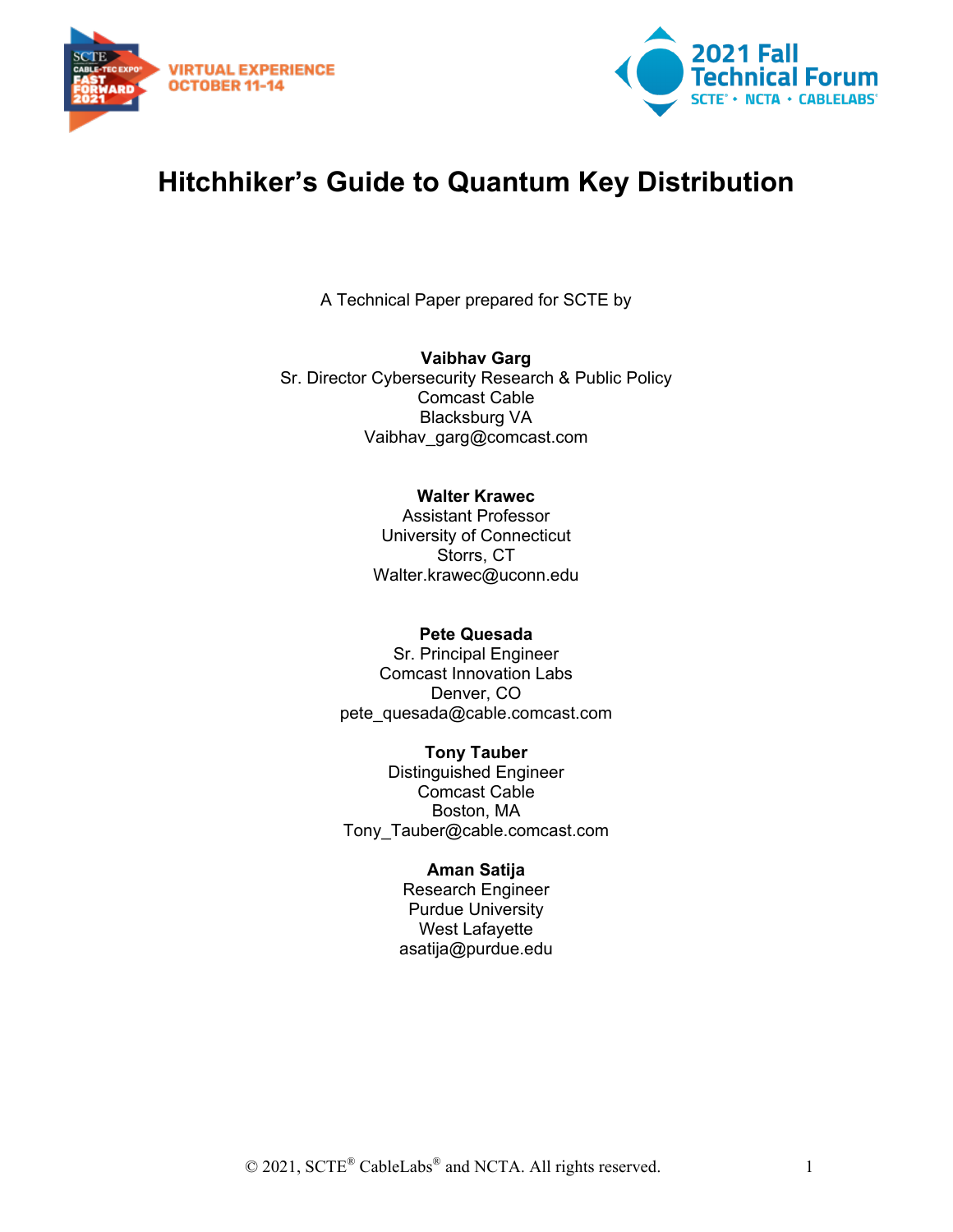



# **Table of Contents**

#### **Title Page Number**  $1.$  $\mathcal{P}$  $4.1$  $4.2.$  $4.3.$  $4.4$  $4.5.$  $4.6.$  $5<sub>1</sub>$  $5.1.$ 6. **List of Figures Title Page Number**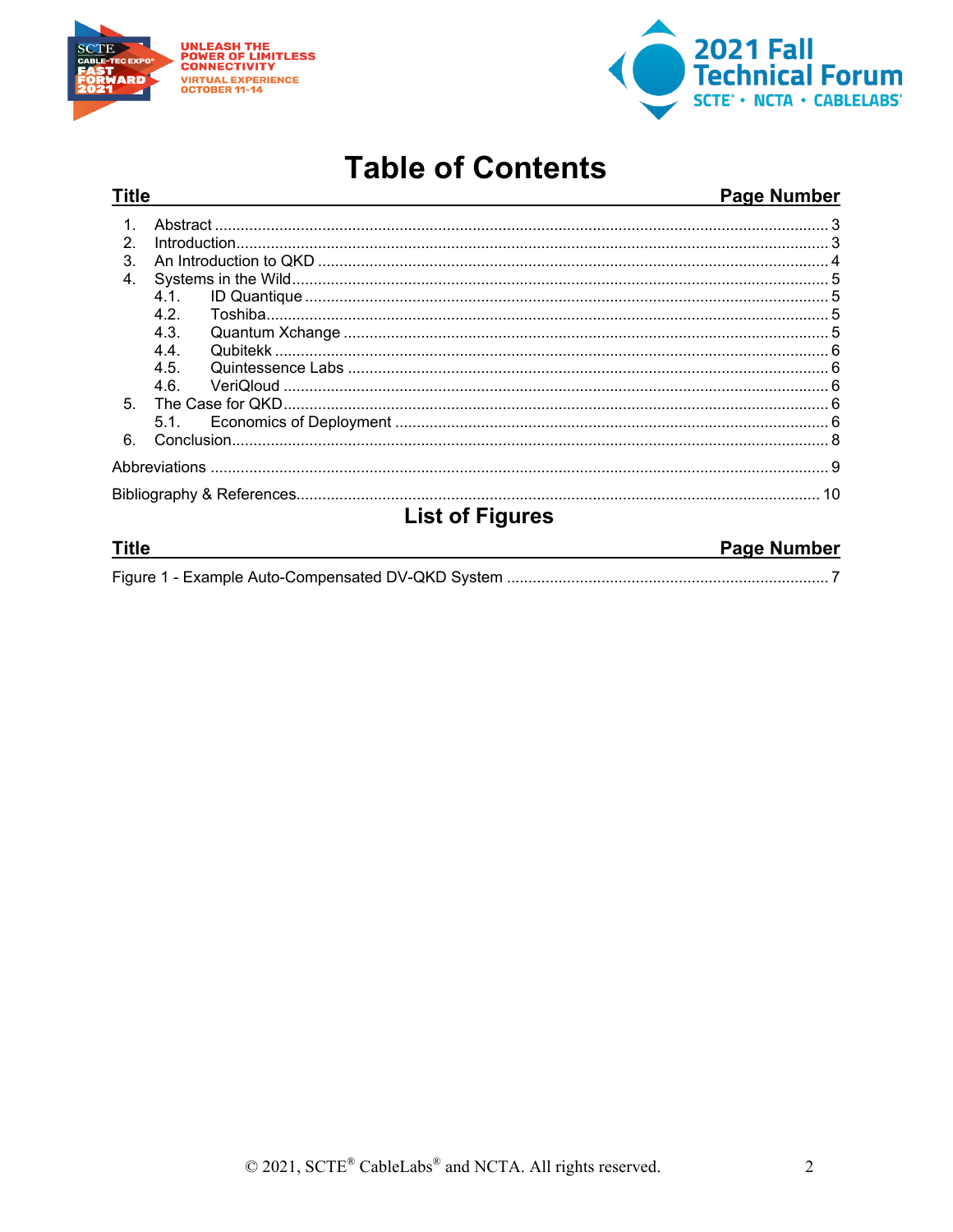



# <span id="page-2-0"></span>**1. Abstract**

Quantum Key Distribution or QKD offers a quantum safe mechanism to establish an encrypted and authenticated communications channel. QKD is theoretically secure against a computationally unbounded adversary; this contrasts with classical key distribution systems where security is contingent on the assumptions made about the computational capacity of the adversary. These systems are being deployed in operational test environments across the globe. Most commercial systems require expensive proprietary technology, where the marginal cost of deployment is proportional to the capital investment. This means that the cost of adding an additional user is proportional to the cost of the original system. Thus, some experts have argued that the security assurance of QKD systems is not adequate to justify a transition from current approaches, other than for niche or otherwise narrow use cases. This paper provides an overview of current QKD systems, provides insight into the economics of deployment, and discusses the potential for commercial applications.

### <span id="page-2-1"></span>**2. Introduction**

The promised advent of quantum computers has focused on the negative impact of quantum technologies for security. Large quantum computers can void the security of current public key cryptosystems, necessitating a transition to Post Quantum Cryptography (PQC), i.e. cryptography that would be secure against know quantum cryptoanalysis. Less attention has been paid to security enabling solutions such as Quantum Key Distribution (QKD) [1]. These solutions, unlike quantum computers, are currently being tested in operational settings across the world. South Korea Telecom, which announced the first 5G smartphone enabled with Quantum Random Number Generator (QRNG), is now testing ID Quantique's QKD system in its 5G network [2]. British Telecom partnered with Toshiba Labs and is now testing a QKDenabled link between two research sites in Bristol, United Kingdom [3]. Stateside, Verizon is piloting a QKD network in the Washington D.C. area [4].

The key security advantage of QKD systems is that they are theoretically secure against a computationally unbounded adversary [1]. Thus, unlike RSA or Elliptic Curve cryptography, the security of these systems is not based on the hardness of solving a mathematical problem. Simultaneously, unlike AES and postquantum cryptography, their security is not based on the computational limits of the adversary. Instead, the security of QKD is based on the laws of quantum physics. This means that any communications secured using QKD can be recorded by an adversary and the communicating parties can be assured that, regardless of any future technological advances, the messages will be secure in perpetuity [5]. Critics, however, will point out that adversaries typically do not rely on cryptoanalysis or breaking the math. The easier solution is to find a vulnerability in the software [6].

In the United States, the NSA has supported the critics' view by stating that national security systems should not be secured with the use of quantum cryptography, including quantum key distribution [7]. Yet, the Bureau of Industry and Security continues to restrict the dissemination of QKD technology as part of export controls [8]. Internationally, ETSI [9], ITU [10], as well as ISO/IEC [11] have continued their standards efforts for QKD, advancing the view of supporters of QKD.

If you are new to QKD and all this confuses things, DON'T PANIC. This paper is an effort to provide a representative overview of QKD, the arguments for and against this technology, and the possible future implications. We begin with an introduction to QKD in Section 3. Section 4 provides an overview of the commercial landscape and deployment architectures. In Section 5, we discuss the benefits and limitations of various solutions as well as potential use cases. Section 6 concludes with a summary of key points.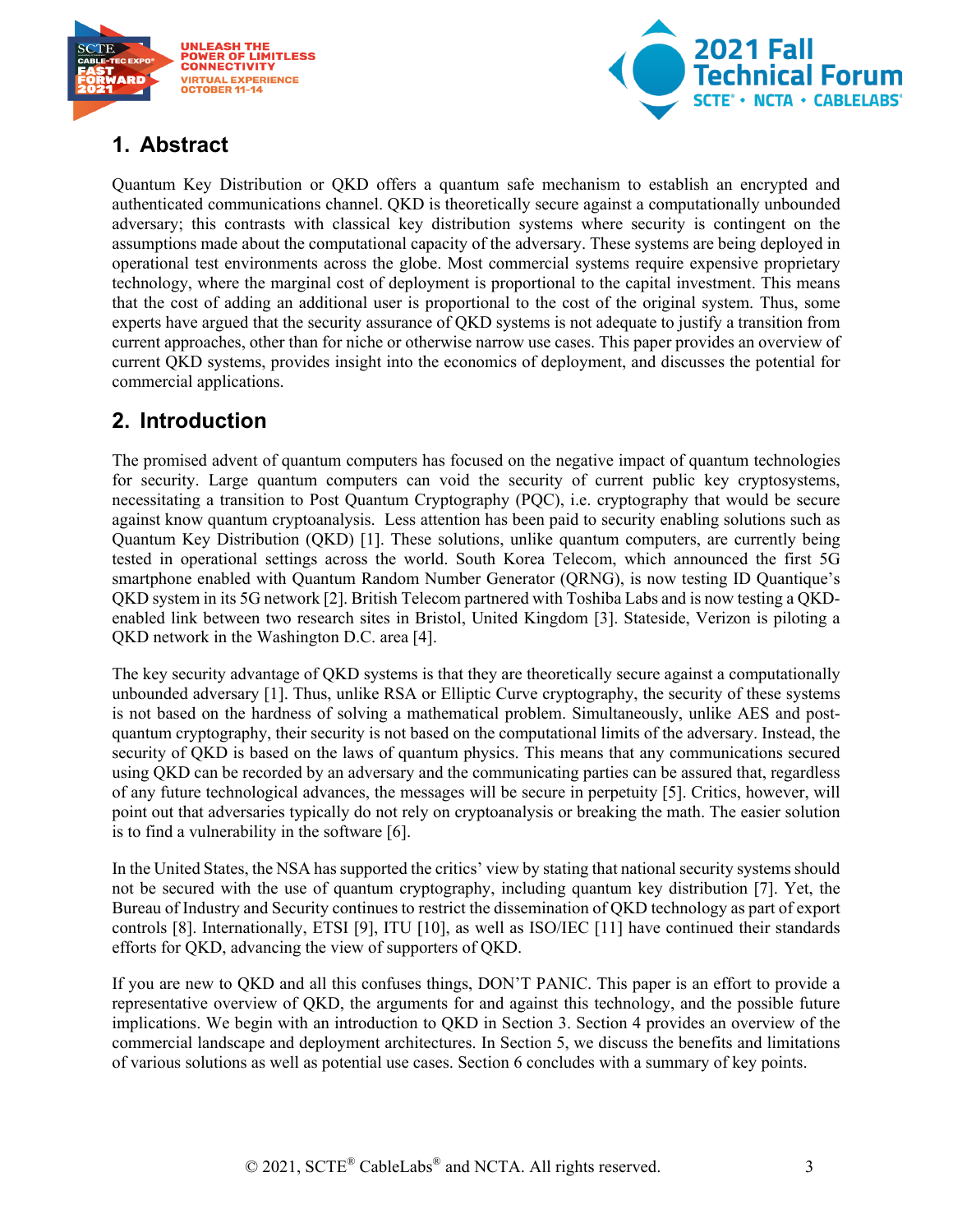



## <span id="page-3-0"></span>**3. An Introduction to QKD**

QKD is a subset of quantum cryptography technologies [12]. These solutions are based in large part on the quantum physical property of *no cloning*, i.e. it is impossible to measure a quantum state without changing its properties [13]. This property has led to many quantum cryptography solutions, such as quantum coin tossing [14], quantum oblivious transfer [15], quantum zero knowledge proofs [16], quantum bit commitment [17], quantum secret sharing [18], and QRNGs [19]. While many of these solutions have been of theoretical interest to cryptographers, some, like QRNGs and QKD, have gotten significant commercial traction [1].

The first and perhaps the most well-known QKD protocol is BB84, which was designed by Charles Bennett and Giles Brassard in 1984 [20]. Every subsequent protocol is to a degree an adaptation for BB84 for a specific technical design under distinct constraints. BB84 has two main stages. In stage 1 Alice sends a series of quantum states to Bob over a quantum channel. These states are randomly constructed in either the X or Z basis by Alice and similarly arbitrarily measured in either basis by Bob. If the states are measured in the same basis as the one in which they are constructed, the outcome is deterministic, otherwise it is random and destructive.

In stage 2 Alice reveals her basis to Bob through a classical channel and Alice and Bob keep the states in which Bob chose the correct basis. The channel for classical communication is public but authenticated, i.e. Eve can eavesdrop on this channel, but not tamper with any message sent on it. Due to the no cloning theorem of quantum mechanics, Eve must actively attack the quantum signal (she cannot store the quantum data to attack at some future time). Finally, since Eve does not know the basis choice that Alice used, she cannot deterministically extract any information with certainty. In fact, any attempt by Eve to extract information from the quantum data will cause the quantum state to become disturbed, which may be detected by Alice and Bob.

The BB84 protocol was designed to be used with single photon emitters. However, these can be difficult to build and operate and thus add expense to the system. Researchers have addressed this by proposing decoy state BB84, which can be implemented using weak coherent lasers [21]. Others have proposed measurement device independent or MDI QKD protocols, which protect against side channel attacks [22]. Finally, a recent addition has been semi-quantum QKD protocols [23]. In these protocols, some of the participants need to be able to prepare or measure quantum states, whereas others can simply reflect them.

The cost of QKD systems is driven by the photon detectors, i.e. Single Photon Avalanche photoDiodes (SPADs). These may require special cooling equipment, resulting in higher capital costs, increased operational costs, greater operational complexity, as well as more cumbersome form factors. A good SPAD should always click when a photon hits it (quantum efficiency), should not click when a photon is not present (dark count), have a low reset time (dead time), should not result in multiple clicks for a single photon (afterpulsing), and be accurately able to ascertain when a photon was detected (timing jitter).

The physics of single-photon detection leads to fundamental trade-offs between the various desired characteristics. For example, an increase in quantum efficiency is achievable with a larger detector area. However, that leads to a greater uncertainty in the incident location of the photon which translates an increase in timing jitter. Similarly, it is desirable to lower detector temperature to reduce dark noise however that increase the probability of after-pulsing (as well as the cost).

QKD systems can operate over fiber or in free space. Systems that operate over fiber are typically limited to a range of 50-100kms. This is a fundamental difference between classical and quantum communication. One cannot use a traditional fiber amplifier on single-photons due to the *no cloning* theorem [13]. Thus,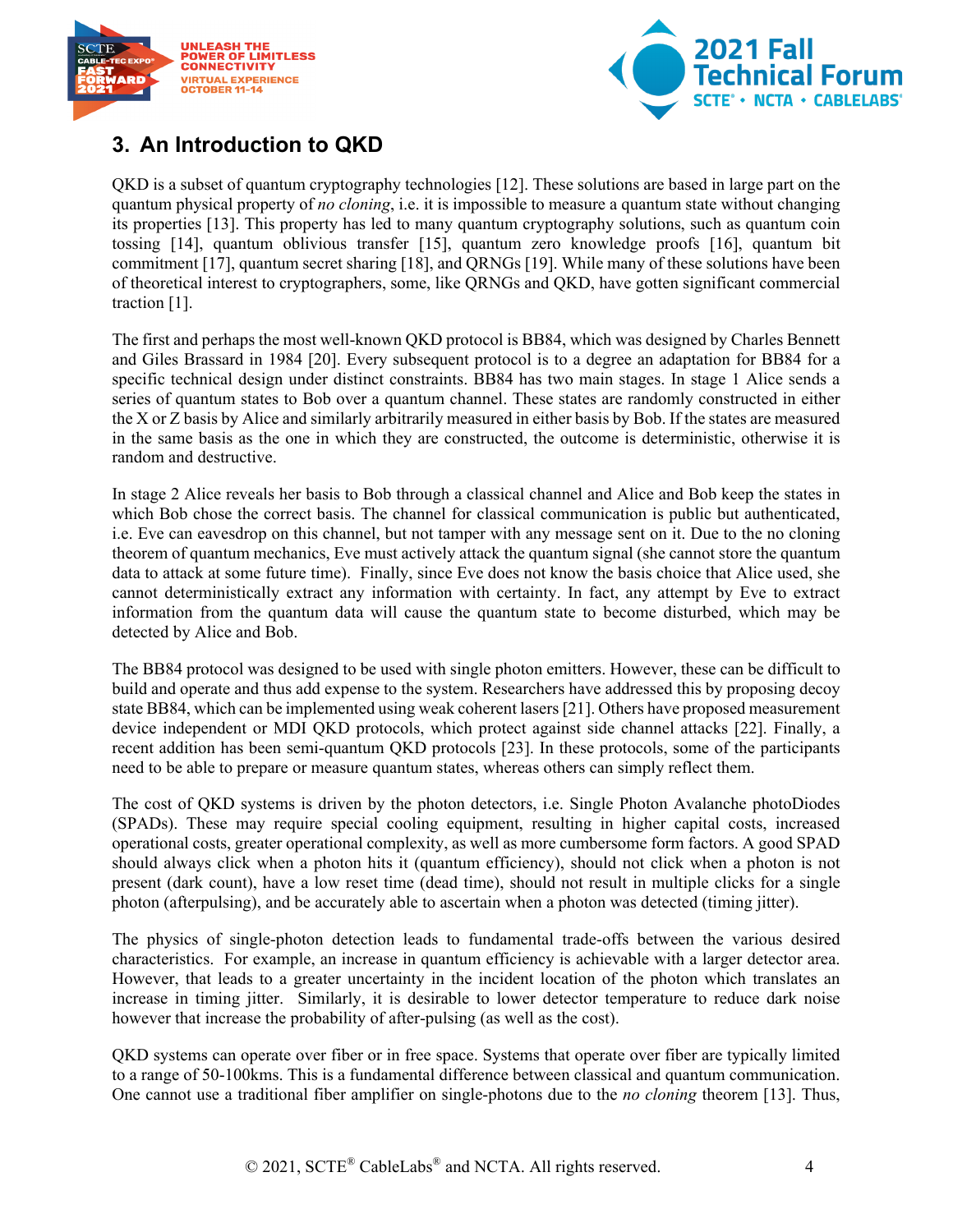



QKD systems use trusted nodes to extend their range. This inherently limits the security guarantees offered by QKD, i.e. the overall security of the system becomes dependent on the trustworthiness of the trusted nodes. Another limitation is the hold-off period of SPADs applied to prevent after-pulsing after an avalanche breakdown, i.e. the detector needs a time gap between detecting two distinct photons. Without this gap, or hold-off period, the detector may click multiple times even though there is only one photon in the fiber. The hold-off period of Indium Gallium Arsenic or InGaAs SPADs, for example, is 1-10 μs. This limits communication speed to 100 kbps-1 Mbps.

Free space solutions, i.e. earth to space or space to space, may overcome the distance constraints of fiberbased systems. They are instead constrained by line of sight. Furthermore, their efficiency may be impaired by atmospheric conditions such as rain. In fact, QKD systems have a range of variations in implementations, each with distinct advantages and disadvantages. For example, QKD systems that form the base of quantum communication use entangled photons. Some QKD systems use discrete variable implementations, while others use continuous variable alternatives. An exhaustive discussion is beyond the scope of this paper and is covered elsewhere [1].

### <span id="page-4-0"></span>**4. Systems in the Wild**

QKD systems are increasingly being tested in a variety of operational setting for various use cases. Some of these are being deployed by the industry alone, others in collaboration with academia and government. There are a range of commercial solutions being offered by traditional technology companies as well as startups of varying levels of maturity. In this section we aim to provide a representative overview of these systems.

#### <span id="page-4-1"></span>**4.1. ID Quantique**

ID Quantique's flagship product is the Cerberis XG QKD system [24]. The system is designed to be operated over 50km with a secret key rate of 1.4 kbps. The quantum channel can operate over dark fiber or via channel multiplexing with the quantum channel around 1310nm (O-band). The system can be integrated in a diversity of network topologies, including point-to-point, relay, and ring, as well as hub-and-spoke. The system complies with the Advanced Telecommunications Computing Architecture (ACTA) to allow for easy plug and play into existing physical infrastructure.

#### <span id="page-4-2"></span>**4.2. Toshiba**

Toshiba systems use both proprietary detector, self-differencing single photon detectors, as well as a proprietary protocol, T12 [25, 26, 27]. This allows Toshiba to offer 1 Mbps key rates over 50km deployments, with the equipment operating at room temperature. Toshiba offers two commercial solutions. The first uses multiplexing to allow data and QKD on the fiber. The second operates on dark fiber for longdistance applications. Toshiba has been awarded the contract to deploy and manage the QKD infrastructure of the National Institute of Information and Communications Technology in Japan. The company has partnered with British Telecom to lead the first industry deployment of QKD in UK. In the U.S., it is partnered with Verizon and Quantum Xchange to pursue QKD demonstrations in operational environments.

#### <span id="page-4-3"></span>**4.3. Quantum Xchange**

At the time of writing, Quantum Xchange does not produce its own QKD systems. Instead, it has partnered with other QKD vendors to provide a key management solution that works with and without QKD. Additionally, Quantum Xchange also has a proprietary trusted node technology developed in collaboration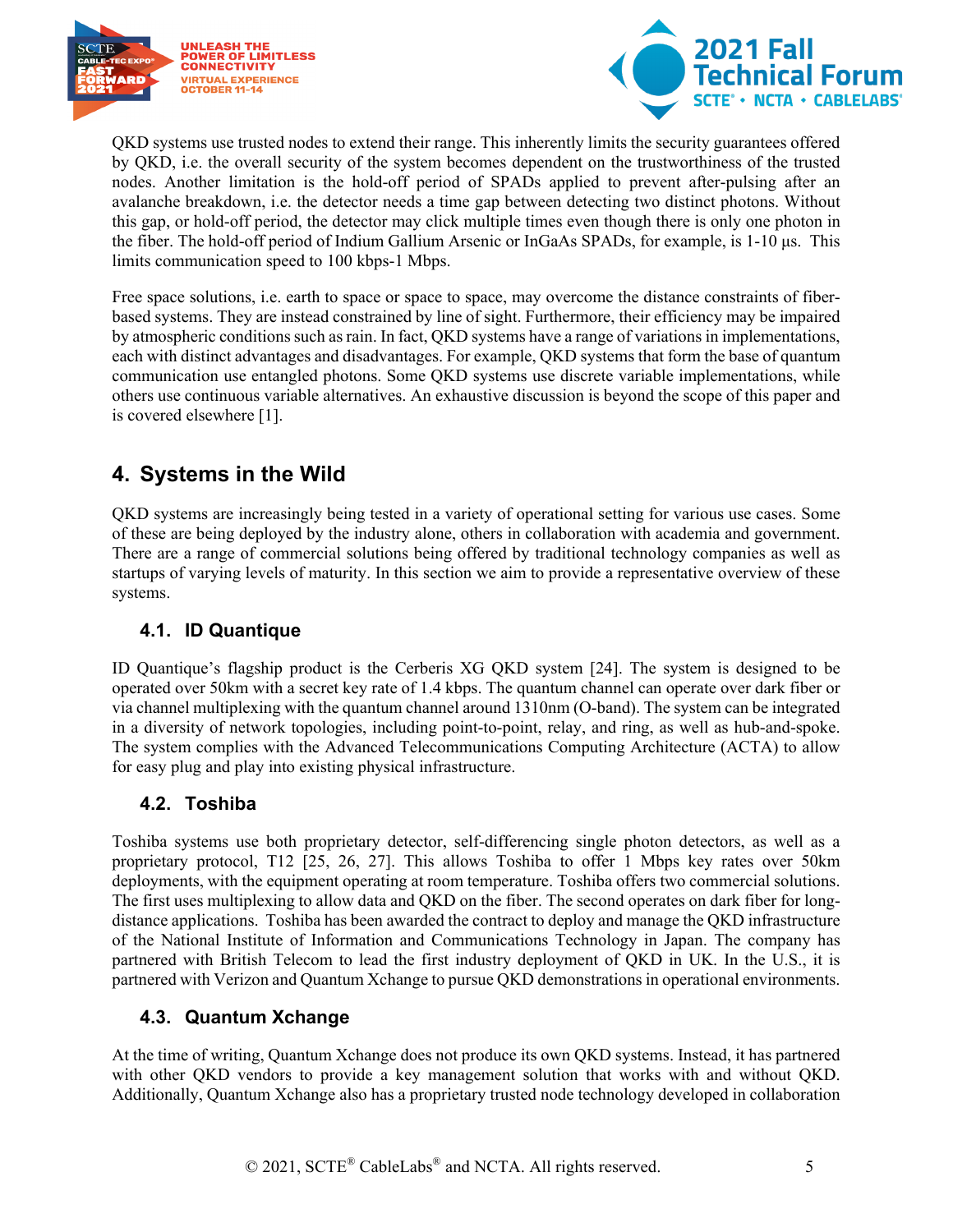



with Battelle [28]. This is being used to build a QKD network from Boston to Washington, D.C., over which it plans to offer QKD as a service. Its systems operate over dark fiber to allow for better key rates and longer-range deployments [29]. The flagship product, known as Phio QK, is available standalone or as a managed service to allow for an easier transition. At the time of writing (summer 2021), the company's primary focus is the financial sector, although, as noted, it is conducting pilots with Verizon.

### <span id="page-5-0"></span>**4.4. Qubitekk**

Qubitekk's solution uses entanglement-based QKD rather than prepare and measure systems [30]. Its systems are specifically designed for industrial control systems, and run over standard optical fibers with an offering of 100kbps over 20 kms. Qubitekk's focus is on the energy sector, as a participant in the Department of Energy's Quantum Grid initiative. In one instance, it demonstrated trusted relay based QKD in collaboration with the Electric Power Board in Chattanooga, TN. The demonstration used three distinct QKD systems: 1) a COTS system with BBM92, 2) a research system with BB84, and 3) COTS systems with SARG04. The overall key generation rate was slower than the slowest QKD system [31].

#### <span id="page-5-1"></span>**4.5. Quintessence Labs**

Quintessence systems are based on Continuous Variable QKD (CV-QKD) vs. Discrete Variable QKD (DV-QKD) [32]. The company's flagship product is qOptica<sup>TM</sup> 100. Quintessence is focusing on free-space QKD, where CV-QKD may offer additional advantages. The latter does not use SPADs, which are sensitive to atmospheric conditions. Instead, CV-QKD relies on homodyne detectors that may operate unimpeded under daylight conditions, without the need for spatial filters or spectral filters.

#### <span id="page-5-2"></span>**4.6. VeriQloud**

VeriQloud's flagship product, QLine, takes a different approach to QKD architecture [33]. It does not require each client to both prepare and measure the state of a qubit. The product QLine then requires only one photon source and detector for a set of clients on a single linear fiber. These clients have neither the ability to measure nor prepare qubits. However, they can transform the state of the photon using optical modulators. Its architecture may be used with either DV-QKD or CV-QKD. At the time of writing (summer 2021), no commercial product is available.

### <span id="page-5-3"></span>**5. The Case for QKD**

The unconditional security of QKD comes at a cost, which impacts the availability of potential use cases. In this section we will discuss how the economics of QKD may change with technological evolution and thus open the technology to additional use cases.

#### <span id="page-5-4"></span>**5.1. Economics of Deployment**

QKD systems often use specialized hardware, have more usable keys rates over dark fiber, and may also require special cooling equipment. Given these requirements, a QKD system connecting two nodes may cost on the order of ~\$100,000. Simultaneously, as these systems are designed to operate point to point. Thus, the marginal cost of adding another node is the same as that of the initial capital investment. This does not account for the cost of adding a trusted relay, which can further impinge costs for deployments over longer distances. Fortunately, there are both academic as well as commercial solutions emerging that may redefine the economics of deployment.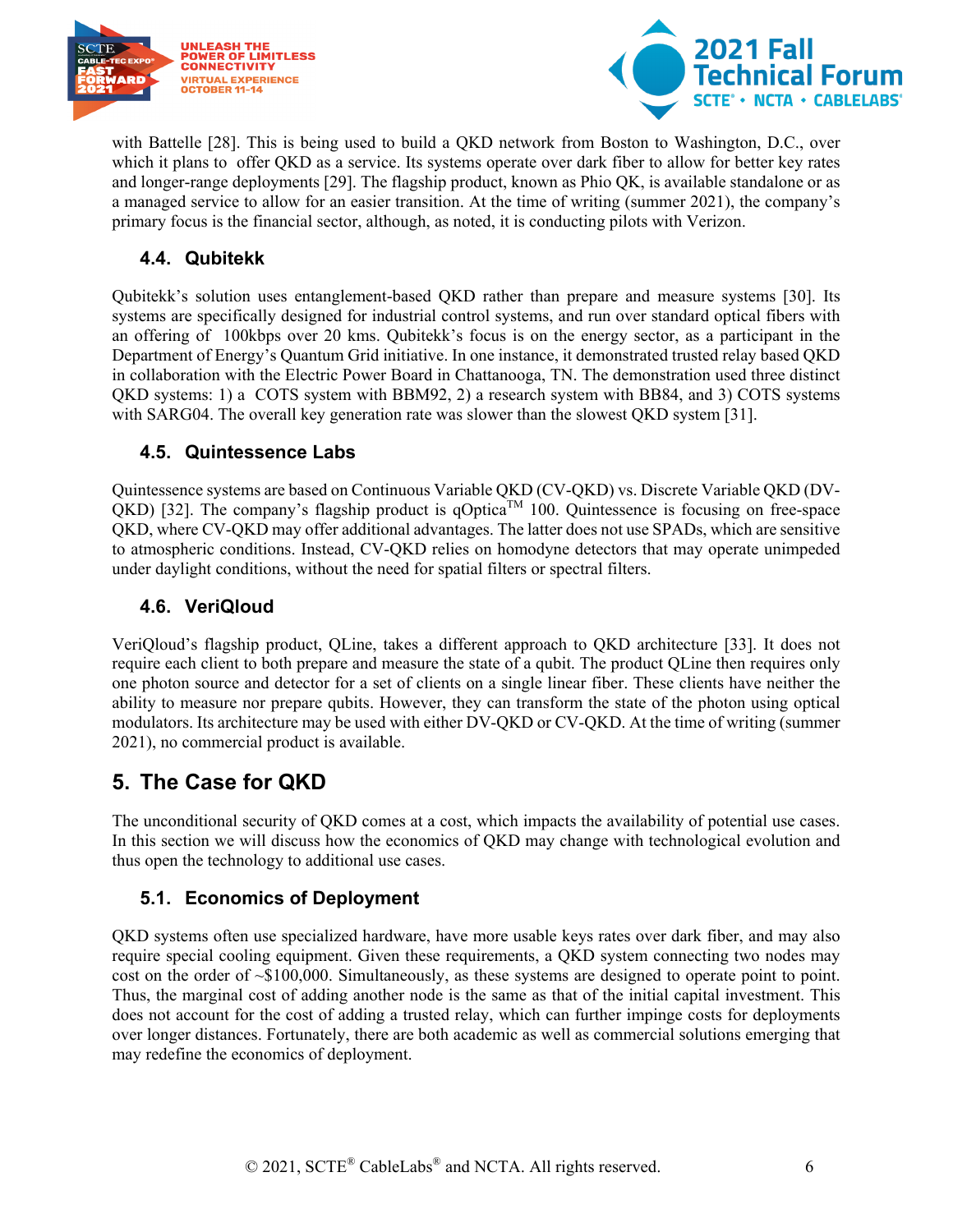



Many commercial solutions are now ACTA-compliant to allow the use of existing chassis. Commercial products, such as IDQuantique's Gen 4 Cerberis, work in a variety of network topologies, e.g. star, spoke and hub, etc. New experiments from Toshiba have extended the range of fiber-based QKD from 50-100km to 600km [34]. This reduces the cost of long-range deployments by a factor of six (or perhaps even 12). The distance limitations of fiber-based QKD can also be compensated by satellite-based QKD. In Canada, Loft, in partnership with QEYSSat and the Canadian Space Agency, is looking to build small, inexpensive satellites for QKD [35]. Singapore-based startup Speqtral has already demonstrated entanglement in space with ira nano satellite SpooQy-1 CubeSat [36].

Another promising solution is the potential for auto-compensated QKD systems that use Faraday Mirrors in combination with semi-quantum protocols. These essentially act as mirrors for optical signals and simply reflect them back down the fiber. As early as 2002, IDQuantique conducted a demonstration of one such solution over 67km with a bit rate of 50bps at 1550nm [37]. This was followed up with another autocompensated system as part of the SECOQC initiative where key rates were closer to 1Kbps [38]. VeriQloud's QLine requires but one set of sender and receiver for a set of clients. With these solutions the capital cost of deployment may be high, but the marginal cost of adding another client will likely be orders of magnitude lower. For example, Faraday Mirrors (FM) used in auto-compensated QKD are on the order of \$100 (vs. a single detector which runs on the order of \$25,000). The corresponding end point systems may be on the order of ~\$1000 for Faraday Mirrors vs. ~\$100,000 for detectors.



**Figure 1 - Example Auto-Compensated DV-QKD System**

<span id="page-6-0"></span>At its core QKD is simply a mechanism for securely distributing keys. These keys can then be used in any of the various contexts that currently use PKI for key distribution. For example, as far back as 2010, ETSI published a white paper noting that the keys generated from QKD can be integrated in any part of the network stack from Data Link Layer to Application Layer [39]. On the Data Link Layer, QKD keys can be used be used to support the encryption component of Point-to-Point Protocol (PPP). They can be combined with a link encryptor to support a Virtual Private Network (VPN) [40]. Fortinet, for example, in partnership with IDQuantique ,will begin to offer a QKD-based VPN platform [41].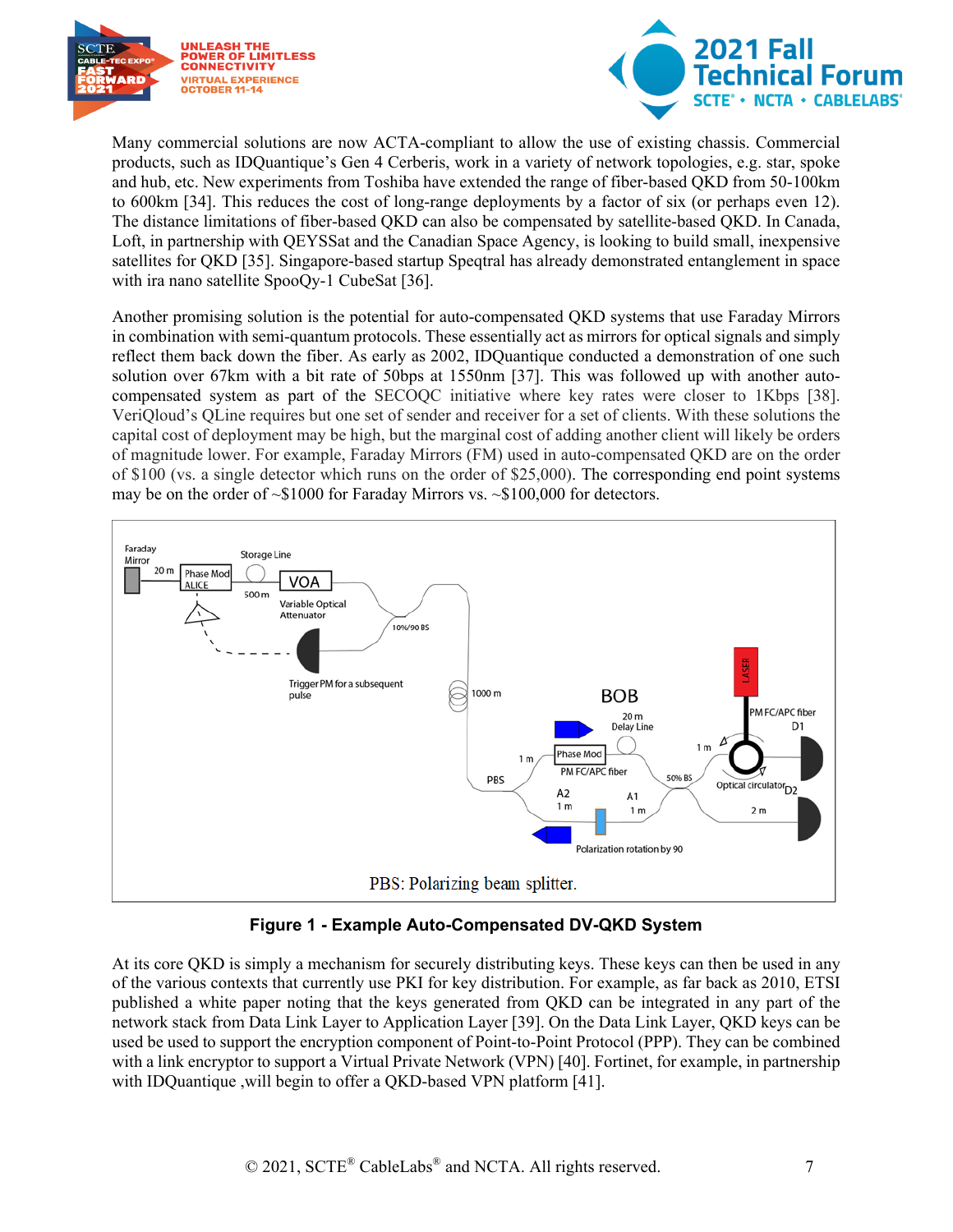



It has been argued that any protocol that requires a pre-shared secret can use QKD keying material instead [42]. Thus, the use of QKD keys can be extended to Network Layer protocols such as IPSec [43], Transport Layer Protocols such as TLS [44], and application layer protocols such as Kerberos [45] or Single Sign On [46]. For example, IPSec uses Internet Key Exchange (IKE) protocol for key management. A QKD key may be used in place of the Diffie-Hellman shared secret used by IKE. This can be done in conjunction with an agreed upon cipher suite, or alternatively, the QKD key may be used as an One Time Pad (OTP). The second option will ensure security in perpetuity, whereas the security of the first option will be contingent on the security of the cipher suites.

Thus, QKD keys can be integrated in any part of the infrastructure. The specific use cases will depend on the cost of the QKD end-points vs. the benefit of the security offered. There are many sectors, such as defense and health, where data may need to be protected for 100 years, and perhaps more, in the case of genetic data. However, at \$100,000 per QKD-end point, the solution may be cost prohibitive. Over fiber, QKD requires trusted nodes over long distance, which impacts its security assurance.

One solution is to focus fiber use cases for smaller distances [33]. Smart buildings, smart campuses, data centers etc. all require key distribution over short distances. Furthermore, many current approaches assume that both the sender and the receiver need to be able to prepare and measure quantum states. Another alternative is to use auto-compensated systems, which require only the sender to have this capability [37]. The receiver need only manipulate the phase of the photon. The receiver then needs to have a phase modulator along with a Faraday Mirror.

The sender, Bob, can be treated as a central key distribution authority interacting with multiple Alices using polarization division multiplexing [47] (or wavelength division multiplexing [48]). Assuming a distance limit of 50km based on current commercial systems, this system on average can provide coverage for 7850 sq kms.  $(=3.14 \times 50^{\circ}2)$ . An average U.S. city is 338 sq kms, whereas the average county is 2911.4 sq kms. Thus, many city-wide and metropolitan networks may also satisfy the distance constraints of current QKD systems without trusted repeaters [49].

This can be used to connect local government offices, to secure electronic voting, or even to offer highly secure VPN for remote workers. Advances in the use of QKD with drones may allow for secure key distribution in hard-to-reach areas, disaster zones, etc [50]. With an auto-compensated system using a Faraday Mirror + Phase Modulator, the receiver will offer a more usable form factor both in terms of size and weight for drones.

# <span id="page-7-0"></span>**6. Conclusion**

In the past two decades, QKD systems have gone from an academic pursuit to being commercially viable. Implemented correctly, their security is based on the laws of physics rather than the computation ability of the attacker. This guarantee comes at a cost that is partly driven by the need for specialized hardware. However, crypto has often required specialized hardware -- from Hardware Roots of Trust to Hardware Security Modules. Furthermore, there are certain classes of data, such as health data, that may need to be secured for long time, e.g. 100 years. There are no current crypto solutions, including PQC, which can guarantee this. The only solution for these classes of data is QKD, as it does not make assumptions about the computation capability of the attacker, which may evolve with time [51]. (Although it does require QKD key rates that allow for OTPs.)

Perhaps unsurprisingly, market analysts sized the QKD market in 2019 at \$2472.4M, with expected growth to \$8562.7M by 2026 [52]. Currently, the cost of deployment has limited use cases to high-risk environments such as defense. However, as technological evolution reduces the cost of deployment, it is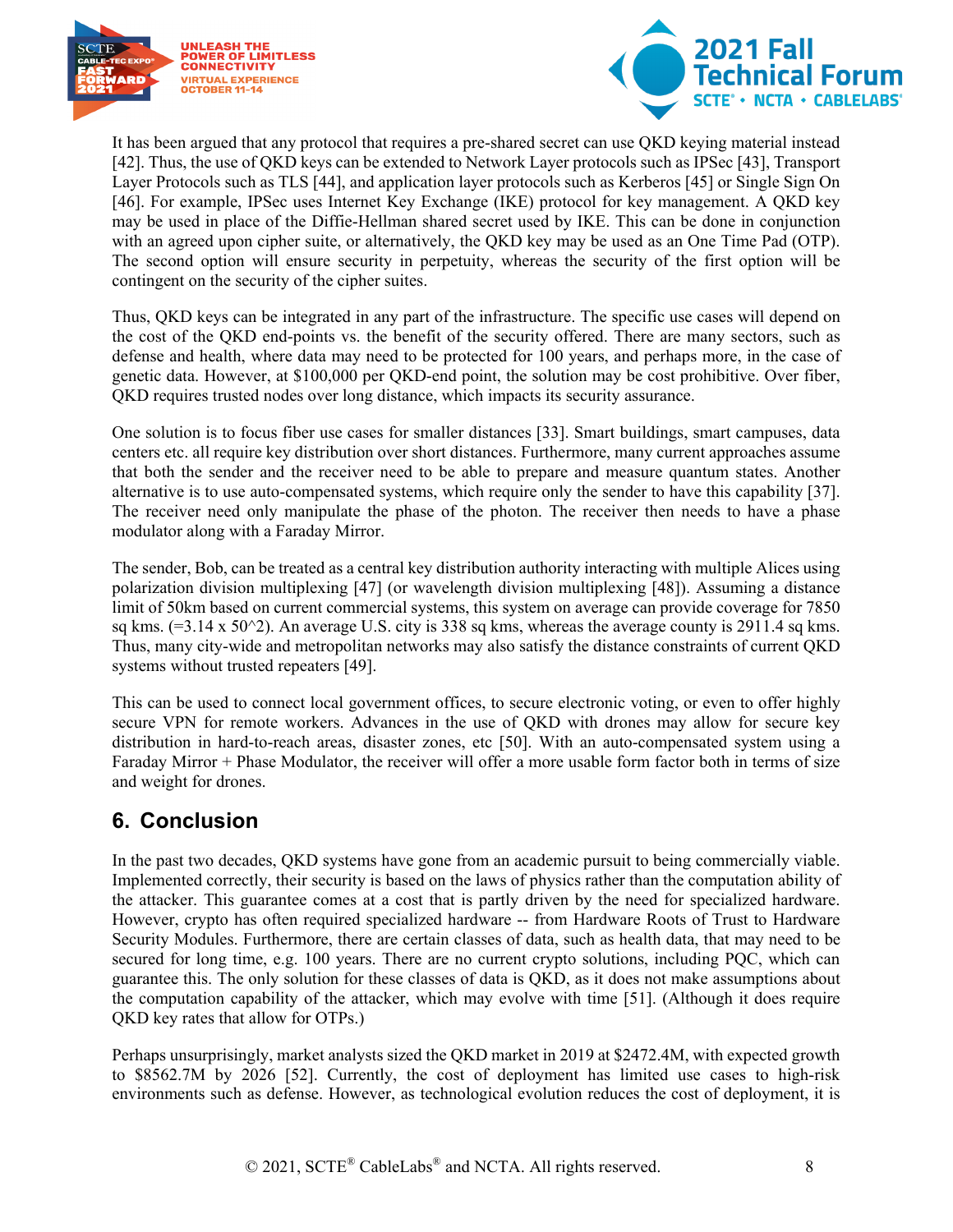



likely that new use cases will emerge to further increase the size of the market. This potential revenue stream is driving investments in both startups across the globe, and operational proofs of concepts (PoCs) in a range of sectors, from energy to communications.

Finally, entanglement-based QKD is critical to securing a Quantum Internet. QKD, then, is a technology that will increasingly become mainstream. While it will never be the answer to life, the universe, and everything cybersecurity, it will certainly have its use cases. This is reflected in the efforts to standardize architectures and interfaces to ensure interoperability [10,11]. QKD itself comes in many different flavors, i.e. CV-QKD vs. DV-QKD; entanglement vs. prepare and measure; fiber vs. free-space, etc. As with any emerging technology, it is unclear which solution will become the default option. It is possible that different versions may be applicable for distinct uses cases. Thus, this paper was intended to provide a representative overview of relevant technical, operational, and economic considerations, with an eye toward practical QKD.

<span id="page-8-0"></span>

| <b>ACTA</b>   | Advanced Telecommunications Computing Architecture                    |
|---------------|-----------------------------------------------------------------------|
| <b>AES</b>    | <b>Advanced Encryption System</b>                                     |
| <b>BB84</b>   | (Charles) Brassard + (Giles) Brassard (19)84                          |
| <b>COTS</b>   | Commercial Off the Shelf                                              |
| <b>CV-QKD</b> | Continuous Variable Quantum Key Distribution                          |
| DV-QKD        | Discrete Variable Quantum Key Distribution                            |
| <b>ETSI</b>   | European Telecommunications Standards Institute                       |
| <b>FM</b>     | Faraday Mirror                                                        |
| ISO/IEC       | International Standards Organization / International Electrotechnical |
|               | Commission                                                            |
| <b>IKE</b>    | Internet Key Exchange                                                 |
| <b>MFA</b>    | Multi-Factor Authentication                                           |
| <b>NSA</b>    | National Security Agency                                              |
| <b>OTP</b>    | One Time Pad                                                          |
| PoC           | Proof of Concept                                                      |
| PPP           | Point-to-Point Protocol                                               |
| <b>PQC</b>    | Post Quantum Cryptography                                             |
| QKD           | Quantum Key Distribution                                              |
| <b>RSA</b>    | Rivest-Shamir-Adleman                                                 |
| <b>SECOQC</b> | SEcure Communication based On Quantum Computing                       |
| <b>SPAD</b>   | Single Photon Avalanche (photo)Diode                                  |
| <b>TLS</b>    | <b>Transport Layer Security</b>                                       |
| <b>UK</b>     | United Kingdom and Northern Ireland                                   |
| <b>USA</b>    | United States of America                                              |
| <b>VPN</b>    | Virtual Private Network                                               |

# **Abbreviations**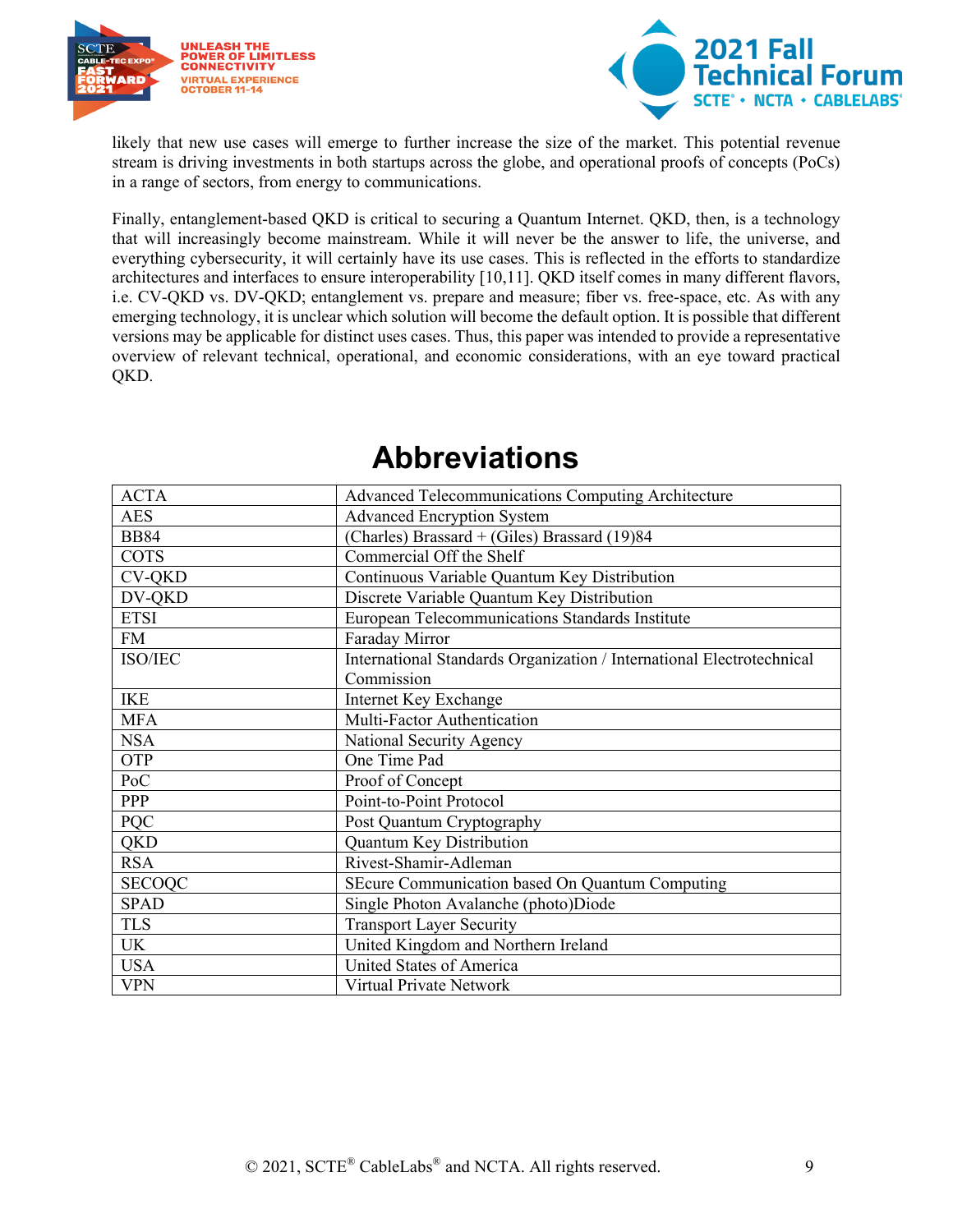



# **Bibliography & References**

- <span id="page-9-0"></span>1. Amer, O., Garg, V. and Krawec, W.O., 2021. An Introduction to Practical Quantum Key Distribution. *IEEE Aerospace and Electronic Systems Magazine*, *36*(3), pp.30-55.
- 2. Press Release, 2020. ID Quantique and SK Broadband selected for the construction of the first nationwide QKD network in Korea. [\[weblink\]](https://marketing.idquantique.com/acton/attachment/11868/f-39e01014-4d71-49d9-b43d-6a98d3153950/1/-/-/-/-/IDQ-SKB_QKD%20for%20National%20Convergence%20Network_PR.pdf)
- 3. Dunn, J., 2020. BT Is Using Quantum Technology to Secure Gigabytes of Sensitive Data Sent Between Two Industrial Sites In The UK. Forbes. [\[weblink\]](https://www.forbes.com/sites/johndunn/2020/10/01/bt-is-using-quantum-technology-to-secure-gigabytes-of-sensitive-data-sent-between-two-industrial-sites-in-the-uk/?sh=70e6b60d6ef4)
- 4. Ashraf, C., 2020. Verizon achieves milestone in future-proofing data from hackers. [\[weblink\]](https://www.verizon.com/about/news/verizon-achieves-milestone-future-proofing-data-hackers)
- 5. Stebila, D., Mosca, M. and Lütkenhaus, N., 2009, October. The case for quantum key distribution. In *International Conference on Quantum Communication and Quantum Networking* (pp. 283-296). Springer, Berlin, Heidelberg.
- 6. Paterson, K.G., Piper, F. and Schack, R., 2007. Quantum cryptography: a practical information security perspective. *Nato Security Through Science Series D-Information and Communication Security*, *11*, p.175.
- 7. NSA, 2019. Quantum Key Distribution and Quantum Cryptography. [\[weblink\]](https://www.nsa.gov/what-we-do/cybersecurity/quantum-key-distribution-qkd-and-quantum-cryptography-qc/)
- 8. Bureau of Industry and Security, 2017. Encryption and Export Administration Regulations. [\[weblink\]](https://www.bis.doc.gov/index.php/policy-guidance/encryption)
- 9. Alléaume, R., 2018. Implementation Security of Quantum Cryptography: Introduction, challenges, solutions. *ETSI White Paper*, *27*, p.28.
- 10. Technical Report, 2020. Security Considerations for Quantum Key Distribution Networks. Telecommunication Standardization Sector of ITU. [\[weblink\]](https://www.itu.int/myitu/-/media/Publications/2020-Publications/Security-considerations-for-quantum-key-distribution-networks.pdf)
- 11. ISO/IEC CD 23837-1. Security requirements, test, and evaluation methods for quantum key distribution. [\[weblink\]](https://www.iso.org/standard/77097.html)
- 12. Wiesner, S., 1983. Conjugate coding. *ACM Sigact News*, *15*(1), pp.78-88.
- 13. Wootters, W.K. and Zurek, W.H., 1982. A single quantum cannot be cloned. *Nature*, *299*(5886), pp.802-803.
- 14. Döscher, C. and Keyl, M., 2002. An introduction to quantum coin tossing. *Fluctuation and Noise Letters*, *2*(04), pp.R125-R137.
- 15. Bennett, C.H., Brassard, G., Crépeau, C. and Skubiszewska, M.H., 1991, August. Practical quantum oblivious transfer. In *Annual international cryptology conference* (pp. 351-366). Springer, Berlin, Heidelberg.
- 16. Kobayashi, H., 2008, March. General properties of quantum zero-knowledge proofs. In *Theory of Cryptography Conference*(pp. 107-124). Springer, Berlin, Heidelberg.
- 17. Hillery, M., Bužek, V. and Berthiaume, A., 1999. Quantum secret sharing. *Physical Review A*, *59*(3), p.1829.
- 18. Song, Y. and Yang, L., 2020. Semi-counterfactual Quantum Bit commitment protocol. *Scientific reports*, *10*(1), pp.1-12.
- 19. Herrero-Collantes, M. and Garcia-Escartin, J.C., 2017. Quantum random number generators. *Reviews of Modern Physics*, *89*(1), p.015004.
- 20. Bennett, C.H. and Brassard, G., 1984, August. An update on quantum cryptography. In *Workshop on the theory and application of cryptographic techniques* (pp. 475-480). Springer, Berlin, Heidelberg.
- 21. Lo, H.K., Ma, X. and Chen, K., 2005. Decoy state quantum key distribution. *Physical review letters*, *94*(23), p.230504.
- 22. Xu, F., Curty, M., Qi, B. and Lo, H.K., 2014. Measurement-device-independent quantum cryptography. *IEEE Journal of Selected Topics in Quantum Electronics*, *21*(3), pp.148-158.
- 23. Krawec, W.O., 2015. Mediated semiquantum key distribution. *Physical Review A*, *91*(3), p.032323.
- 24. IDQuantique. Cerberis QKD System. [\[weblink\]](https://marketing.idquantique.com/acton/attachment/11868/f-021a/1/-/-/-/-/Cerberis%20QKD%20System_Brochure.pdf).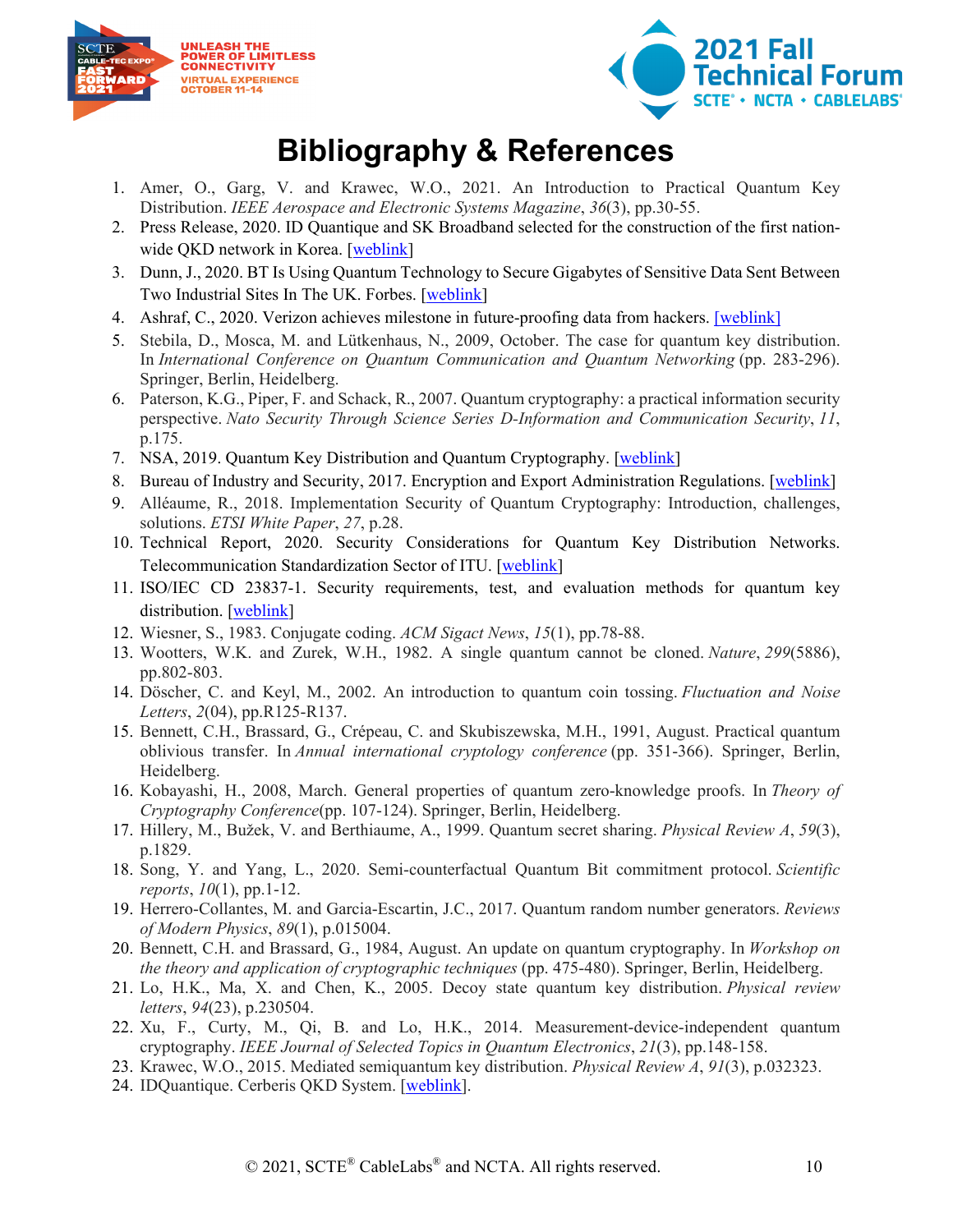



- 25. M. Lucamarini, K. A. Patel, J. F. Dynes, B. Fröhlich, A. W. Sharpe, A. R. Dixon, Z. L. Yuan, R. V. Penty, and A. J. Shields. Efficient decoy-state quantum key distribution with quantified security. *Optics Express*, 21(21):24550, October 2013.
- 26. Z. L. Yuan, B. E. Kardynal, A. W. Sharpe, and A. J. Shields. High speed single photon detection in the near infrared. *Applied Physics Letters*, 91(4):041114, July 2007.
- 27. L. C. Comandar, B. Fro ̈hlich, M. Lucamarini, K. A. Patel, A. W. Sharpe, J. F. Dynes, Z. L. Yuan, R. V. Penty, and A. J. Shields. Room temperature single-photon detectors for high bit rate quantum key distribution. *Applied Physics Letters*, 104(2), January 2014.
- 28. Hadley, T, 2018. Quantum Xchange Launches the First Quantum Network in the United States to Provide Quantum-Safe Encryption Over Unlimited Distances. BusinessWire. [\[weblink\]](https://www.businesswire.com/news/home/20180626005289/en/Quantum-Xchange-Launches-Quantum-Network-United-States)
- 29. Quantum Xchange, 2018. Quantum Xchange Selects Zayo Group for Dark Fiber to Deploy First Quantum Network in the United States. [\[weblink\]](https://quantumxc.com/zayo-group-first-quantum-network-in-us/)
- 30. Mink, A., Frankel, S. and Perlner, R., 2010. Quantum key distribution (QKD) and commodity security protocols: Introduction and integration. *arXiv preprint arXiv:1004.0605*.
- 31. Alshowkan, M., Evans, P., Peters, N., Earl, D., Grice, W., Mulkay, D., Jones, K., Morgan, T., Morrison, S., Newell, R. and Peterson, G., 2021. Field Demonstration of a Multiple Trusted Node Quantum Key Distribution on an Electric Utility Fiber Network. *Bulletin of the American Physical Society*.
- 32. Lance, A., Leiseboer, J., and Symul, T., 2020. Quantum Key Distribution Systems Compared. White Paper – ID 3676. Quintessence Labs. [\[weblink\]](https://info.quintessencelabs.com/qkd-systems-compared)
- 33. Kaplan, M., 2020. Building Small-Scale Quantum Communication Networks. VeriQloud. [\[weblink\]](https://veriqloud.com/qline/)
- 34. Pittaluga, M., Minder, M., Lucamarini, M., Sanzaro, M., Woodward, R.I., Li, M.J., Yuan, Z. and Shields, A.J., 2020. 600 km repeater-like quantum communications with dual-band stabilisation. *arXiv preprint arXiv:2012.15099*.
- 35. Winder, D., 2020. Meet the Scrappy Space Startup Taking Quantum Security Into Space. Forbes. [\[weblink\]](https://www.forbes.com/sites/daveywinder/2020/08/04/meet-the-scrappy-space-startup-taking-quantum-security-into-space-honeywell-loft-orbital-qkd-encryption/?sh=1bc13858286f)
- 36. Villar, A., Lohrmann, A., Bai, X., Vergoossen, T., Bedington, R., Perumangatt, C., Lim, H.Y., Islam, T., Reezwana, A., Tang, Z. and Chandrasekara, R., 2020. Entanglement demonstration on board a nanosatellite. *Optica*, *7*(7), pp.734-737.
- 37. Stucki, D., Gisin, N., Guinnard, O., Ribordy, G. and Zbinden, H., 2002. Quantum key distribution over 67 km with a plug&play system. *New Journal of Physics*, *4*(1), p.41.
- 38. Peev, M., Pacher, C., Alléaume, R., Barreiro, C., Bouda, J., Boxleitner, W., Debuisschert, T., Diamanti, E., Dianati, M., Dynes, J.F. and Fasel, S., 2009. The SECOQC quantum key distribution network in Vienna. *New Journal of Physics*, *11*(7), p.075001.
- 39. Quantum Key Distribution: Use Cases. ETSI GS QKD 002 v1.1.1. 2010. [\[weblink\]](https://www.etsi.org/deliver/etsi_gs/qkd/001_099/002/01.01.01_60/gs_qkd002v010101p.pdf)
- 40. Aguado, A., López, V., Martinez-Mateo, J., Peev, M., López, D. and Martín, V., 2018, March. VPN service provisioning via virtual router deployment and quantum key distribution. In *2018 Optical Fiber Communications Conference and Exposition (OFC)* (pp. 1-3). IEEE.
- 41. ID Quantique, 2020. Partner Fortinet Commercializes a Quantum-Safe VPN Solution. [\[weblink\]](https://www.idquantique.com/id-quantique-partners-with-fortinet-to-commercialize-a-quantum-safe-vpn-solution/)
- 42. Piotr K Tysowski, Xinhua Ling, Norbert Lütkenhaus, and Michele Mosca. The engineering of a scalable multi-site communications system utilizing quantum key distribution (QKD). *Quantum Science and Technology*, 3(2):024001, 2018.
- 43. Mink, A., Frankel, S. and Perlner, R., 2010. Quantum key distribution (QKD) and commodity security protocols: Introduction and integration. *arXiv preprint arXiv:1004.0605*.
- 44. Mohamed Elboukhari, Mostafa Azizi, and Abdelmalek Azizi. Improving TLS security by quantum cryptography. *International Journal of Network Security & Its Applications (IJNSA)*, 2(3):87–100, 2010.
- 45. Fatima, S. and Ahmad, S., 2021. Quantum Key Distribution Approach for Secure Authentication of Cloud Servers. *International Journal of Cloud Applications and Computing (IJCAC)*, *11*(3), pp.19-32.
- 46. Dai, G. and Wang, Y., 2014. A Non-entanglement Quantum Single Sign-On Solution. *International Journal of Theoretical Physics*, *53*(4), pp.1143-1149.